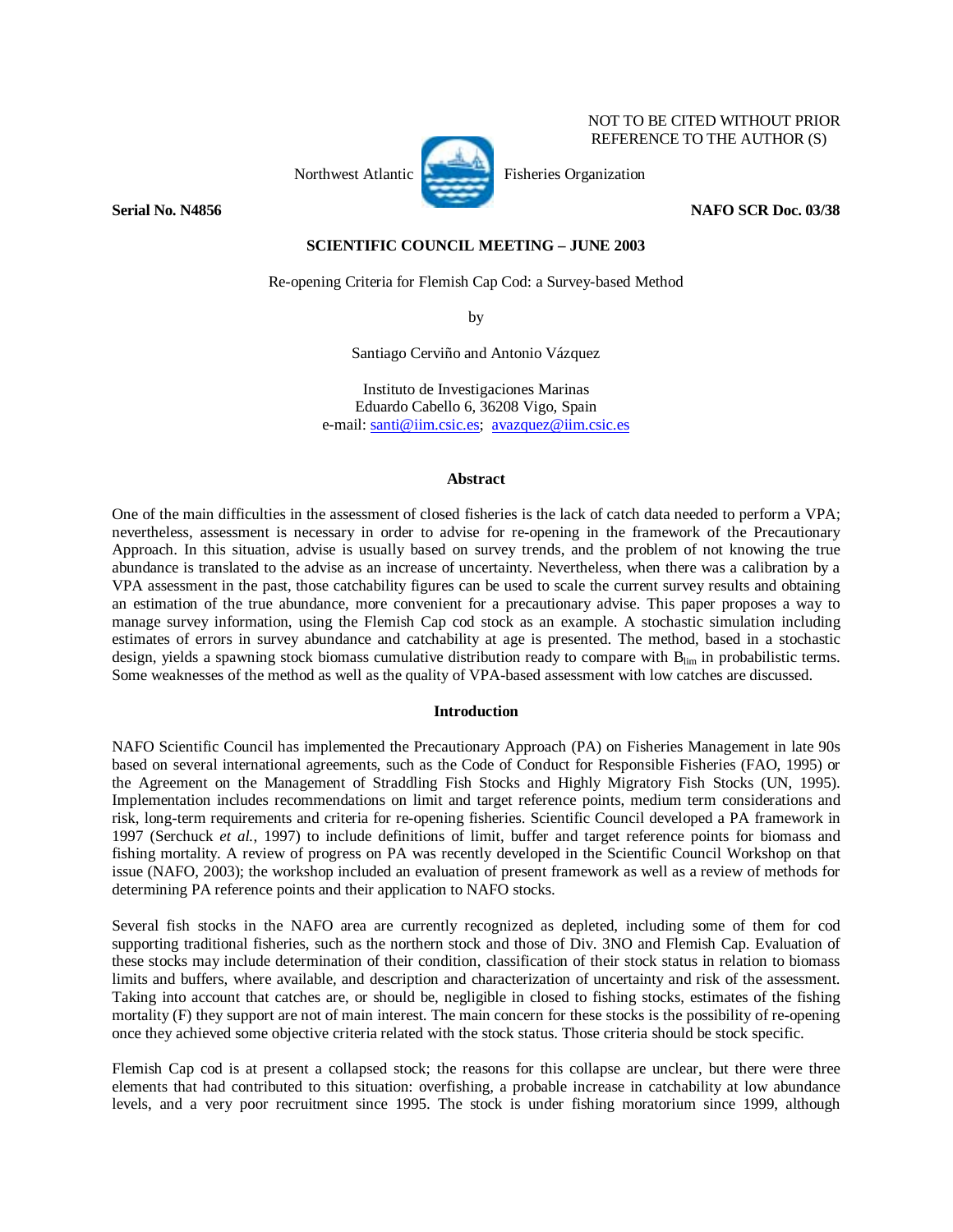Scientific Council recommended its closure for fishing several years before. The current SSB is at its lowest level in the series (3 000 t in last year assessment), well bellow  $B_{\text{lim}}$ , which was estimated as 14 000 tons (Cerviño and Vázquez, 2000). Fish older than 7 years makes more than 90% of the spawning biomass in 2002. Since cod of 1 to 6 years old is scarce, the recovery of the stock is not expected in a short or medium term (Vázquez and Cerviño, 2002).

VPA based assessment has been applied to Flemish Cap cod stock since 1995, and it was accepted by the Scientific Council since 1999 (Vázquez *et al.*, 1999). The method used is a XSA calibrated with the EU Flemish Cap survey results since 1988. Main problem in this assessment is the decline in recent catches, which are necessary to promote VPA cohort convergence. Catches fall under 10,000 tons since 1996, and the estimated Fs that match those catches are at a similar level or below natural mortality ( $M = 0.2$ ) since 1999. This implies that the quality of XSA results depends on precision of M, and given that reliability of M is unknown, the uncertainty of abundance estimates is ignored.

For some closed to fishing stocks, re-opening criteria depends on the probability that current SSB could be above a predefined level ( $B_{lim}$ ). This level is 14 000 tons for the Flemish Cap cod stock. The main assessment task in this situation is to calculate this probability in order to give advise in a precautionary management framework. Since catches are expected to be low in the next future, VPA based advice probably will not work, and objective criteria for re-opening need alternative methods.

The proposed method combines survey abundance indices at age with the estimated catchability at age from past XSA in order to estimate total abundance at age. Uncertainty in both parameters, survey abundance and catchability, were estimated from sampling theory and bootstrapping XSA respectively. Estimates of abundance at age with its associated variability are necessary to calculate the SSB distribution and the probability of being above  $B_{\text{lim}}$ . Once the re-opening is advised, this kind of analysis also allows a stochastic analysis of catch options by projections of short or medium term although this option was not explored now. The method let assess stocks without catches if we have an indices of abundance and an estimate of catchability, as it happens with Flemish Cap cod; but also could be useful if a VPA based assessment gives unrealistic results.

#### **Material and Methods**

## *Data*

Data needed are survey abundances at age and their associated errors, and estimates of catchability at age and their errors. Data used for the Flemish Cap cod stock assessment are abundances from the EU bottom trawl survey and catchability at age from past XSA assessments.

The EU Flemish Cap survey was carried out since 1988 targeting the main commercial species inside the 730 m bathymetric contour. The survey includes the complete area distribution for cod, which rarely occurs deeper than 500 meters in Flemish Cap. The sampling procedure did not change, although the research vessel used in 1989 and 1990 was not the same as those used for the rest of the series. Sampling of main species includes age, length, weight and maturity. Cod abundance estimates and their standard errors were calculated by bootstrap following Cerviño (2002) and are presented in Table 1; weight and maturity at age are presented in Table 2.

Catchability at age values for the Flemish Cap cod stock were derived from XSA, according to last year assessment (Vázquez and Cerviño, 2002) and are presented in Table 3. Age 1 was calibrated with a two-parameters model although this class is not a mature class and does not contribute to SSB. Catchability for ages 2, 3 and 4 are estimated from a one-parameter model, and catchability for older ages was considered constant and equal to age-4 catchability. Estimates of catchability for ages 3 and 4 as well as their associated errors are needed to estimate SSB from survey abundance indices, and catchabilities at all ages are needed for a complete estimate of abundance at the oldest ages. Catchability errors were calculated bootstrapping the XSA residuals. The XSA assumes that catchability is constant in the range of years where abundance indices are used for calibration. The choice of the best XSA to calculate catchability and its errors is an important issue. Year for catchability selection depends on a balance between precision and bias; precision is dependent on de numbers of survey years used to calibrate the XSA and bias can be due to catchability changes or problems in fitting the XSA.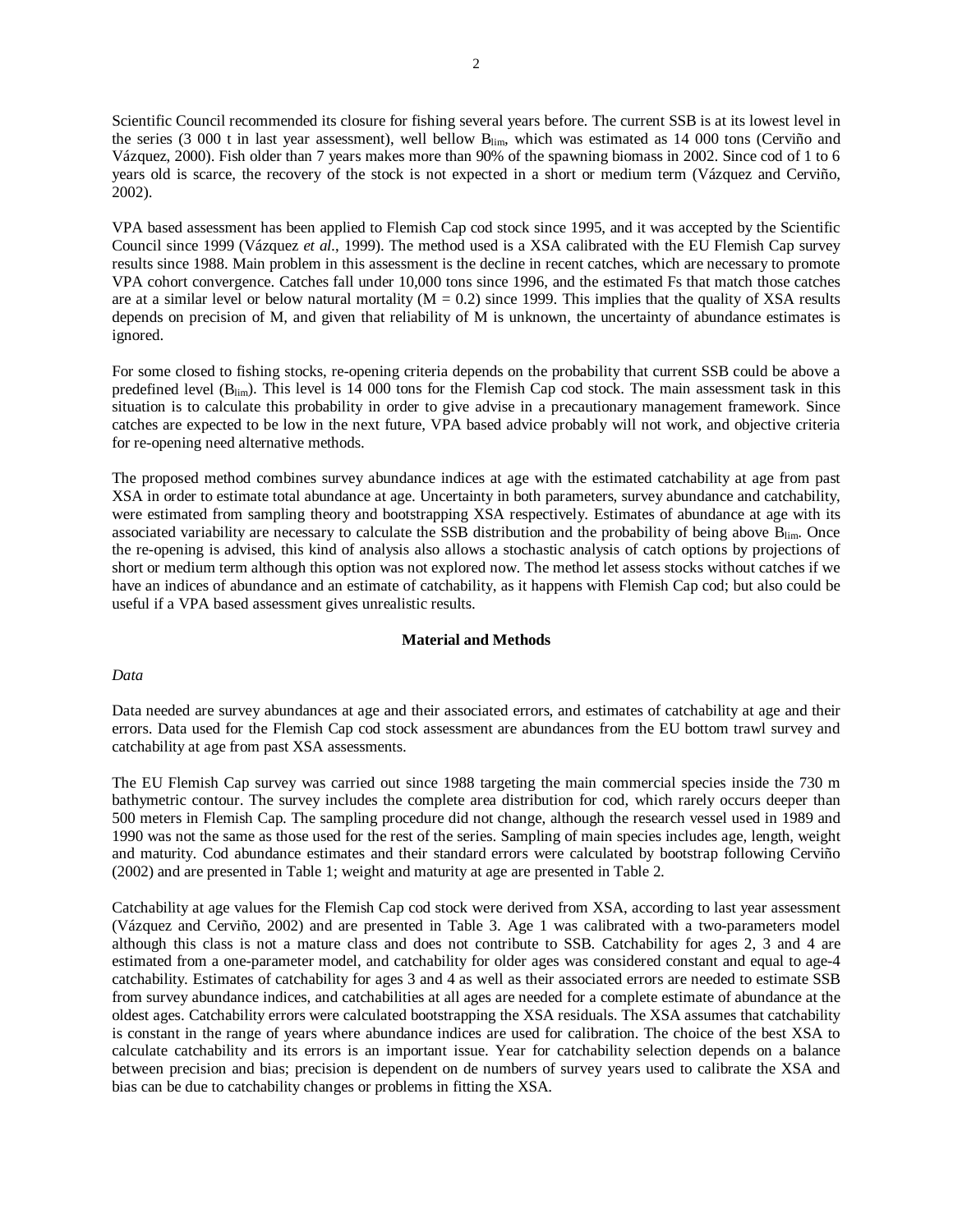#### *The stochastic model*

Abundance in year *y* at age *a* was calculated dividing the abundance index *I* by the catchability *q*

$$
\boldsymbol{N}_{y,a} = \boldsymbol{I}_{y,a}^* / \boldsymbol{q}_a^*
$$

where *I* and *q* are stochastic variables lognormal distributed

$$
\boldsymbol{I}_{y,a}^* = \boldsymbol{I}_{y,a}^* \cdot \exp(\boldsymbol{\varepsilon}_I)
$$

being  $I^*$  the observed value and  $I$  the parametric value, and being  $\varepsilon$  a normal distributed variable with mean 0 and standard error estimated from sampling and corrected to log distribution ( $s.e. = \sqrt{\ln(1+cv^2)}$ ).

Similarly,

$$
q_a^* = q^* \exp(\varepsilon_q)
$$

where *ε* is a normal distributed variable, with mean equal 0, and standard deviation being estimated by conditioned resampling of XSA.

SSB is calculated from survey results, denoted SSB–survey, as the sum of products of abundance at age (*N*), mean weight (*W*) and maturity rate (*Mat*). However, this value needs to be corrected to the beginning of the year because  $B_{\lim}$  is in that scale. Abundances at age (N) are so transformed to the beginning of the year ( $N^0$ ). Since the UE survey is carried out in the middle of the year, an estimate of total mortality (Z) is necessary for that transformation. Natural mortality could be a good proxy for total mortality at low fishing levels.

$$
N_{y,a}^{0} = N_{y,a} * \exp[Z*(t-t_0)]
$$
  

$$
SSB = \sum_{a=1}^{n} N_{y,a}^{0} * W_{y,a} * Mat_{y,a}
$$

Uncertainty in SSB–survey could be calculated by bootstrapping, resampling 2 000 times *I* and *q* independently. This procedure lets to know SSB distribution and then, the probability that the current value be below  $B_{\text{lim}}$ . A more complete evaluation of SSB distribution should include weight and maturity variability, but that is not essential for the comparative proposal of this example.

For comparative purposes, SSB for 1988 to 2002 were also estimated from XSA results on abundance at age, denoted as SSB–XSA, and taking into account the errors of those estimates. Weight at age and maturity at age were the same as the former calculations. Distribution of XSA abundances at age was estimated in two different ways: first, by bootstrapping residuals of XSA fits, and second, using Monte Carlo indices of abundance at age with lognormal distribution (Cerviño and Vázquez, 2001). To compare SSB-XSA and SSB–survey series, this last series was transformed to values at the beginning of each year applying a fishing mortality equal to the mean F at ages 3 to 5 from the XSA results, as shown in Table 4, and using M equal to 0.2.

#### **Flemish Cap cod stock: results and discussion**

#### *Catchability trends in the EU survey on Flemish Cap*

Catchability for ages 2, 3 and 4 are presented in Fig. 1. The reference year, in X-axis corresponds to the last year used for the XSA in a similar way as in a retrospective analysis. Values for the first year, 1993, corresponds to the results of a XSA calibrated with indices from 1988 to 1993 (6 years); in the other side, values for 2001 were calculated with survey indices from 1988 to 2001 (14 years). The plots show a general decrease of the estimated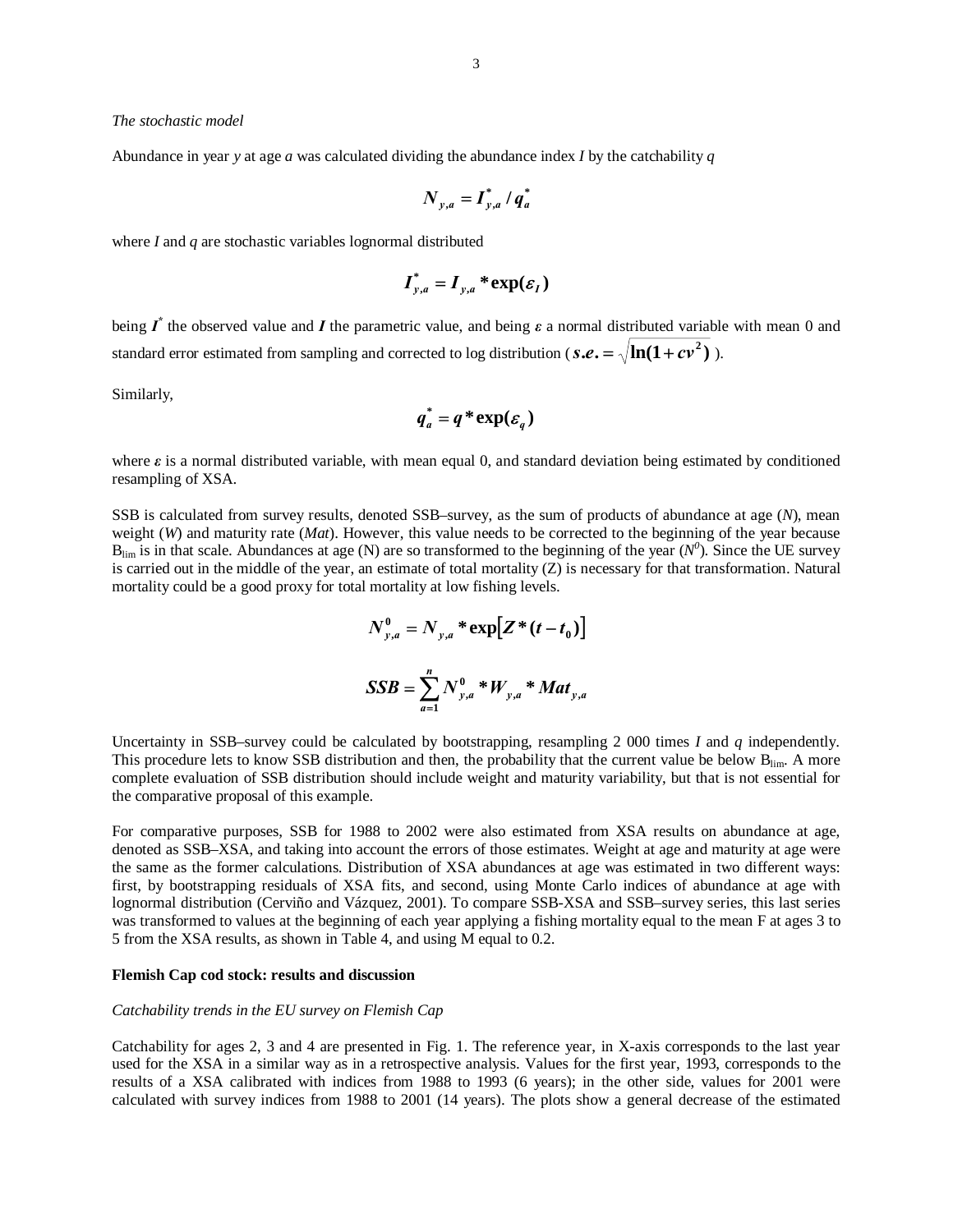catchability with age along the whole series; values for ages 2, 3 and 4 are higher than 1, around 1, and below 1, respectively. Trends in catchability with time show a period of instability during the first three years; a period of relative stability from 1996 to 1999, and a general increase since 1999.

For the Flemish Cap cod stock example, the catchabilities at age from the last XSA were chosen as the reference. The advantages of selecting this option are that, first, it includes the longest series of abundance index (14 years), probably having the lowest error, and second, these catchabilities probably show the smallest bias regarding future years. A problem with these catchabilities is the increasing trend they show in last years; catchability at age 4 increased from 0.7 in 1998 to 1.2 in 2001. Taking into account that sampling procedure did not change in this period, the observed increase is probably due to a bad fit of the model to data, given the decrease of catches in most recent years.

#### *Time series of SSB from XSA and survey*

SSB–survey and SSB–XSA series show a similar trend, with an initial increase from 1988 to 1989 where both SSBs peak, even SSB–survey peaks higher than SSB–XSA. There was a continuous SSB decline after 1989, ending in the current collapsed situation, when the estimated level is 2-3 thousands tons. This declining trend has a similar pattern in both methods, although there are some exceptions: SSB–XSA shows a clear overestimation for 1989, 1990 and 1997 in relation to SSB–survey. However, the reverse is observed in most recent years: 2000 and 2001, with SSB– survey at the half level than SSB–XSA. Changes in both trends regarding to B<sub>lim</sub> are quite similar, and very different management decisions should not be expected from adopting one or another option.

Values of SSB–XSA series in Fig. 2 were estimated from the last XSA; past SSB in this series are less prone to bias and variance than recent values as it was observed by the retrospective pattern, where a clear trend to overestimate current SSB exists (Vázquez and Cerviño, 2002). When comparing SSB–survey with SSB–XSA it is necessary to take into account the risk of XSA abundance overestimation.

Coefficients of variation (cv) for SSB–survey and SSB–XSA are shown in Fig. 3. Those from XSA were calculated by two different methods: conditional bootstrap of residuals and bootstrap of abundance indices with log-normal distribution

Coefficients of variation for SSB–survey show a quite stable trend, with a range between 0.23 in 1989 and 2002, and 0.33 in 1992. Those for SSB-XSA show a near cero value before 1996 for both methods, since 1996 errors increases until 2001 and then they shows a small decrease. This behaviour is typical of XSA results, since survivors (abundance in 2002) are estimated as a geometric mean of all cohort values projected forward, which gives a superior robustness against model assumptions.

The results from both methods to estimate SSB–XSA error distribution are very informative. In recent years, from 1998 to 2002, CVs from conditional bootstrap are three times higher than those observed in unconditional bootstrap. Conditional bootstrap assumptions are only that residuals are independent among them and are equally distributed. Unconditional lognormal bootstrap assumptions are that all the error occurs just in indices of abundance that are lognormal distributed. XSA model assumptions are a mixture of both methods: indices of abundance are the only source of errors (natural mortality and catches have no error), they are lognormal distributed (log transformation is made before catchability fitting), and errors are homocedastic and independent among them. Furthermore, the model assumes that there is not process error, i.e. catchability at age is constant in time. If these conditions are true, both methods should provide similar results; nevertheless, error from abundance indices just explains one third of total error. Differences in the estimated error from both methods are explained as violations of the XSA model assumptions: errors in catches, errors in natural mortality or temporal changes in catchability. This kind of violations of the model assumptions can lead to bias in the XSA parameters estimation; their occurrence in the Flemish Cap cod XSA are analysed.

Changes in survey catchability can be attributed to modifications in survey procedure or in fish behaviour. The EU Flemish Cap survey procedure did not change in all the series in such a way that could explain this observed deep change. In regards to fishing behaviour, it was observed a trend of cod to concentrate in the shallowest waters of Flemish Cap in most recent years. Trawl gear performance can change with depth, with smaller lateral opening at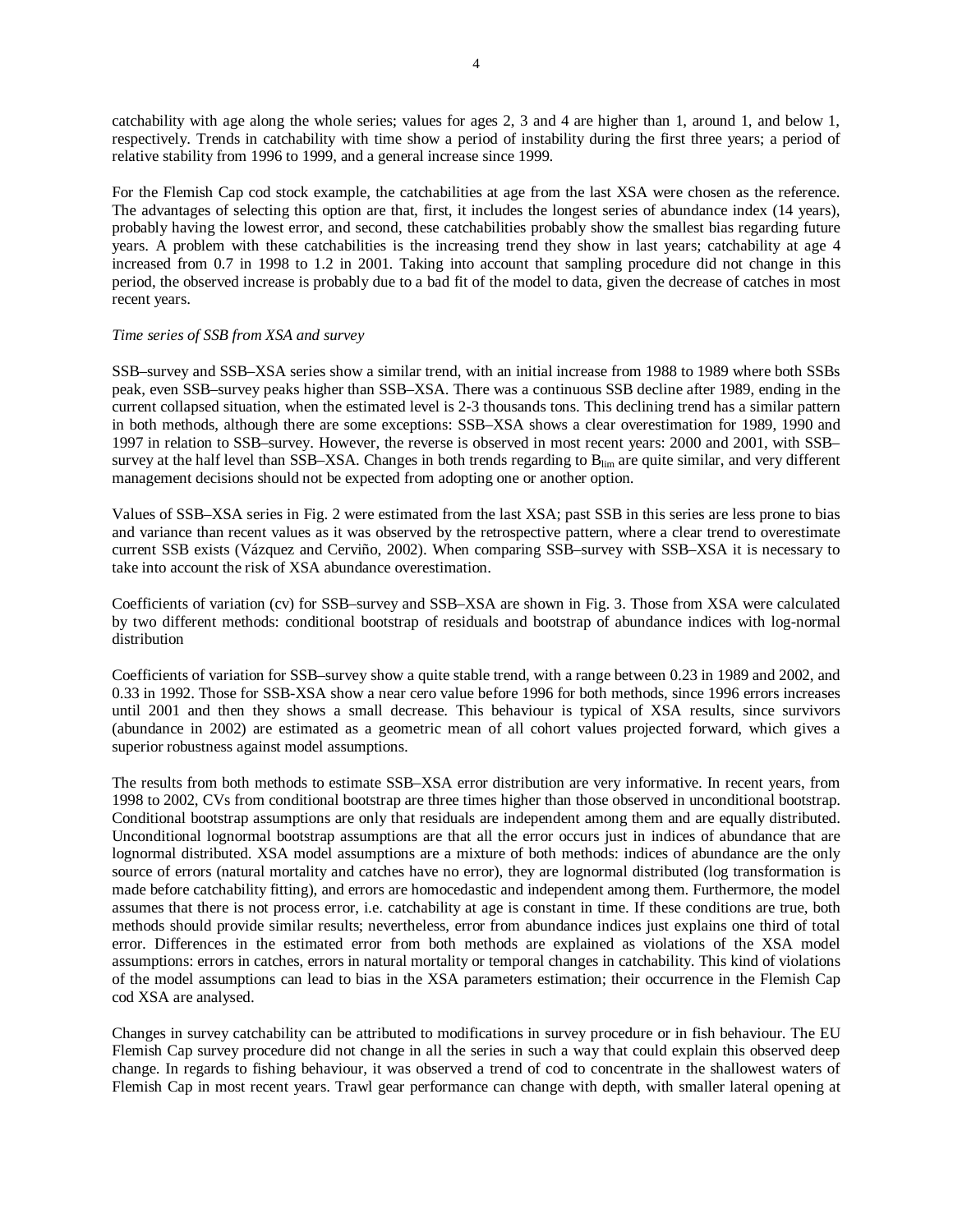shallower waters (Godø and Engås, 1989), which means smaller catchability. However, the estimated catchability increased in recent years (Fig. 1), and that possible relationship to cod behaviour must be discarded.

Catchability estimates depend not only on its true value, but also depends on the abundances estimated by VPA, which also depend on estimated catches and estimated natural mortality; underestimation of VPA abundance in most recent years may produce a overestimation of the catchability for the last year. Misreported catches (or by-catches) can explain the increase in catchability estimates. Flemish Cap cod catches were review from 1988 to 1994 based on skippers' logbooks (Vázquez *et al.*, 1995); if catches were misreported since then, it could explain the observed increase in XSA catchability. Another possible reason to underestimate true abundances is the underestimation of natural mortality. Natural mortality is not a parameter easy to estimate, but its errors are negligible if fishing mortality is big enough as to hide them, nevertheless its importance increases at low F levels. Last year assessment shows the trend of estimated F (Table 4). Mean F is similar or lower than estimated M since 1999, and in such cases, the bias in estimated M can yields biased results.

A comparison between the cumulative distributions of the SSB in 2002 calculated from survey and XSA results is shown in Fig. 4. Cumulative distribution is the best way to present results to be compared with management reference points and obtaining a conclusion in probabilistic terms. B<sub>lim</sub> was accepted as 14 000 tons for Flemish Cap cod, a level that is very far from the current situation. Survey based assessment shows SSBs in 2002 lower than XSA SSB and survey SSB are more precise than XSA.

#### **Discussion and Conclusions**

Although the current level of SSB in regards to  $B_{\text{lim}}$  for Flemish Cap cod does not allow doubts about its status, Fig. 4 illustrates the problem of which assessment method produce the most realistic results. Although is accepted that VPA based assessment gives more precise results than survey estimates, it is also accepted that survey results are less biased. Abundance estimates from XSA are more dependent on assumptions than survey abundance; nevertheless, there is a level of assumption violations that makes the survey results better than the XSA. Recent XSA retrospective pattern for Flemish Cap cod shows a trend to overestimate SSB and, furthermore, as the caches decline, the error in XSA abundance estimates becomes highly dependent on M. In such circumstances, a surveybased assessment seems to be more robust than a VPA–based assessment. Even more, it is expected than future catches will not be enough as to support an advice based on VPA. The main weakness of the SSB–survey estimates is the choice of the appropriate catchability given the observed trends by most recent XSA. In this case, we used the catchability estimated in the last year assessment, but a more complete analysis of catchability including uncertainty in every year would be useful to clarify this question.

One of the main criticisms of direct use of survey results for assessment proposes is their inefficacy to provide useful results in a precautionary framework given that survey results are abundance indices. The method described allows knowing the SSB in absence of catches, as well as the probability that SSB is over the limit reference point; so the risk of re-opening can be evaluated. The method can also provide estimates of abundance at age with their respective errors, as necessary to make projections and evaluate alternative catch options. The method is particularly useful for collapsed fisheries that were assessed by survey calibrated VPA, so there is an estimation of catchability at age, but also is useful for stocks where VPA based assessment are unrealistic, for example, when there is a clear retrospective patter. The assumption that catchability will remain constant needs to be evaluated, but the inclusion of catchability errors in the simulation minimizes its impact on management decisions.

NAFO precautionary framework regarding to biomass sets  $B_{\text{buf}}$  as a spawning stock biomass above  $B_{\text{lim}}$  that gives very low probability for any biomass estimated above  $B_{\text{buf}}$  will actually be below  $B_{\text{lim}}$  (probability less or equal 5 to 10%). Nevertheless, if stock assessment generates an estimate of the current biomass and its probability distribution, that biomass estimate could be directly evaluated against  $B_{\text{lim}}$ , so  $B_{\text{buf}}$  would be not necessary. The described method allows to compare directly the estimated biomass distribution against  $B_{\text{lim}}$  in poor catch data situations, and without a previous definition of  $B_{\text{buf}}$ .

The method provides a complete set of assessment tools in absence of VPA based assessment: it provides a determination of the stock status, it allows to classify the stock status in relation to biomass precautionary areas (Blim), and it describes and characterizes uncertainty as necessary to conduct risk assessment. These are the roles of scientist as defined by NAFO Working Group on Precautionary Approach (NAFO, 1998). Data needed for this kind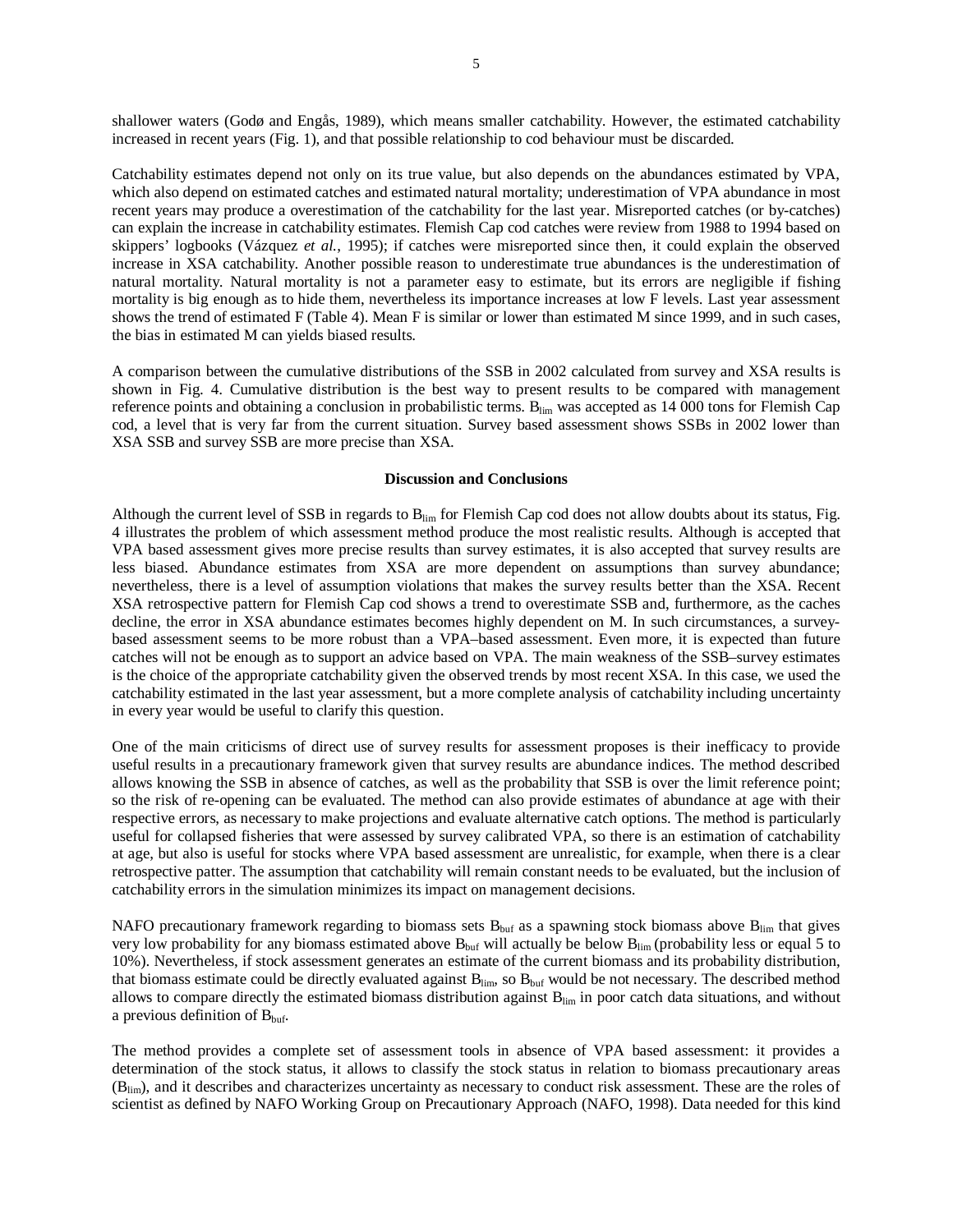of assessment are a survey abundance indices and an estimation of catchability at age. The method is especially useful when VPA based assessment become unrealistic due to absence of catches, but a survey is carrying on. Its main weakness is the catchability selection when they show a trend; a retrospective analysis of catchability can be a useful tool to detect this problem. If the survey is performed in middle of the year, SSB survey estimates underestimate their value at the beginning of the year, where biomass references are defined; their values need to be corrected with an estimate of total mortality (Z). In absence of fishing, 0.2 can be a proxy; otherwise, Z must be estimated from a catch curve analysis.

Survey based assessment for Flemish Cap cod with data up to 2002 shows higher precision than XSA based assessment. The lack of catches in recent years undermines the performance of XSA, which results are highly dependent from the value attributed to natural mortality, highly uncertain. The selection of catchability from the last XSA to estimate SSB from survey abundance needs a more complete analysis since recent trends in XSA catchability could be due to a bad performance of the last XSA and an overestimation of the current SSB.

#### **References**

- Cerviño, S. 2002. Bootstrap estimate of catch-sampling variability for indices of abundance at age. *NAFO SCR Doc*. 02/76.
- Cerviño, S. and A. Vázquez. 2000. An assessment of cod stock in NAFO Division 3M. *NAFO SCR Doc.* 00/40.
- Cerviño, S. and A. Vázquez. 2001. Variability of abundance indices and its progression through age-structured models: a stochastic simulation with Flemish Cap cod. *NAFO SCR Doc*. 01/56.
- FAO. 1995. Code of Conduct for Responsible Fisheries. *FAO*, Rome. 14 pp.
- Godø and Engas. 1989. Swept area variation with depth and its influence on abundance indices of groundfish from trawl surveys. *J. Northw. Atl. Fish. Sci,* 9: 141-150.
- NAFO. 1998. Report of the Working Group on Precautionary Approach, 12-13 May 1998. *Meeting Procedings of the General Council and Fisheries Commision for 1998*, pp 55-65
- NAFO. 2003. Report of the NAFO Scientific Council Workshop on the Precautionary Approach to Fisheries Management. *NAFO SCS Doc.* 03/05.
- Serchuck, F.M., D. Rivard, J. Casey and R. Mayo. 1997. Report of the Ad Hoc Working Group of the NAFO Scientific Council on the Precautionary Approach. *NAFO SCS Doc.* 97/12.
- Vázquez, A., A. Ávila de Melo, E. de Cárdenas and R. Alpoin. 1995. An assessment of the cod stock in NAFO division 3M. *NAFO SCR Doc*. 95/73.
- Vázquez, A., L. Motos and J.-C. Mahé. 1999. An assessment of the Cod Stock in NAFO Division 3M. *NAFO SCR Doc.* 99/56.

Vázquez, A. and S. Cerviño. 2002. An assessment of the cod stock in NAFO Division 3M. *NAFO SCR Doc*. 02/58.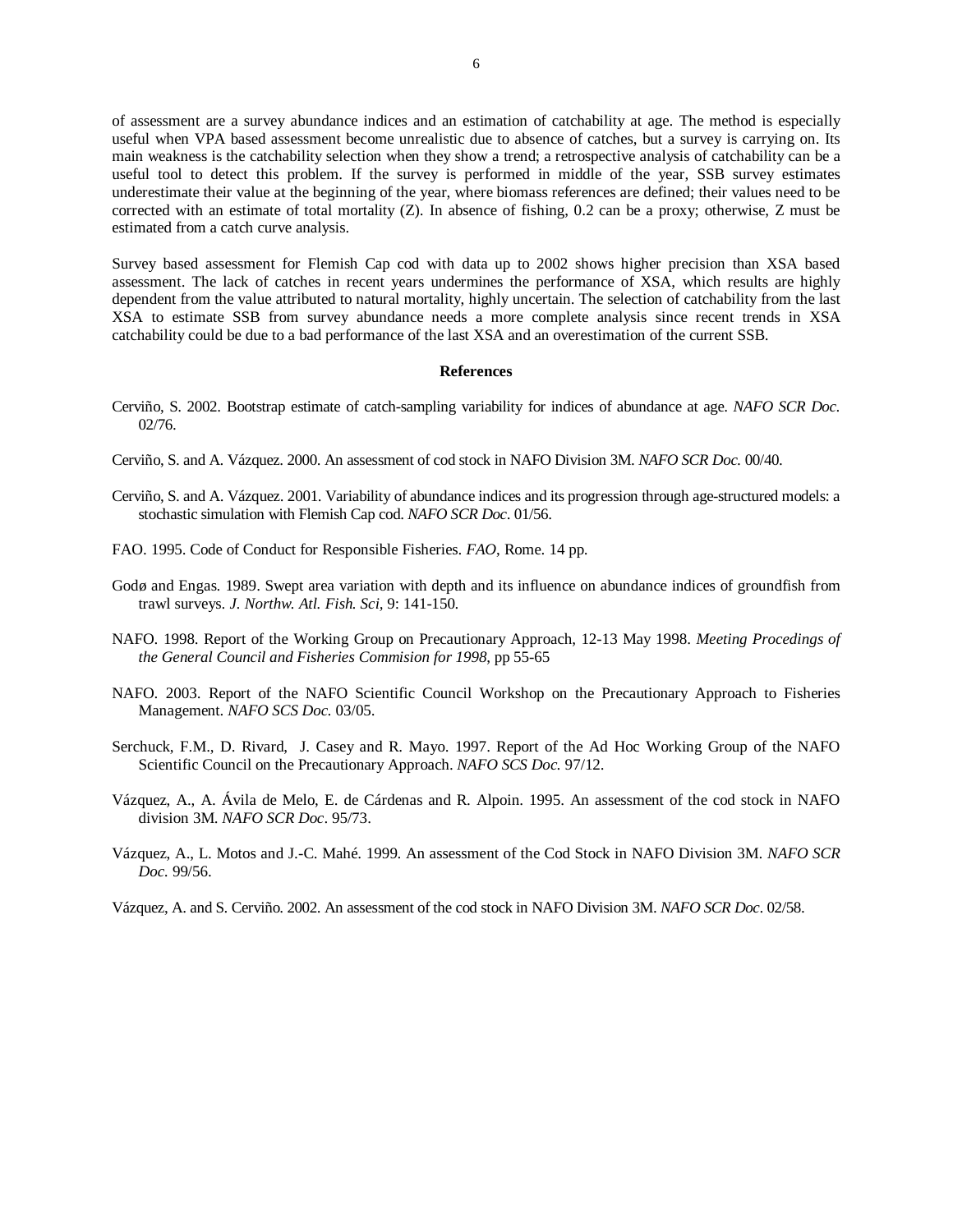|                  | <b>Survey abundance indices</b> |         |       |             |       |              |        |                |         |        |      |      |      |                |      |
|------------------|---------------------------------|---------|-------|-------------|-------|--------------|--------|----------------|---------|--------|------|------|------|----------------|------|
| age              | 1988                            | 1989    | 1990  | 1991        | 1992  | 1993         | 1994   | 1995           | 1996    | 1997   | 1998 | 1999 | 2000 | 2001           | 2002 |
| $\mathbf{1}$     | 4644                            | 20803   |       | 2492 137814 | 71190 | 4364         | 3147   | 1546           | 39      | 39     | 25   | 6    | 172  | 452            |      |
| $\boldsymbol{2}$ | 72082                           | 11028   | 11937 | 25600       |       | 37060 132237 | 3835   | 11365          | 2964    | 139    | 76   | 78   | 13   | 1651           | 1154 |
| 3                | 39819                           | 84280   | 4755  | 15381       | 4748  | 28403        | 24599  | 1238           | 6131    | 3146   | 85   | 102  | 276  | 6              | 557  |
| 4                | 10585                           | 49149   | 15469 | 1928        | 2033  | 1010         | 4562   | 3595           | 820     | 4360   | 1137 | 105  | 170  | 108            | 26   |
| 5                | 1171                            | 18571   | 14660 | 6283        | 332   | 1269         | 120    | 885            | 2247    | 358    | 1449 | 655  | 84   | 70             | 65   |
| 6                | 177                             | 1270    | 4298  | 1674        | 1255  | 168          | 66     | 33             | 187     | 902    | 73   | 415  | 405  | $\overline{4}$ | 32   |
| 7                | 224                             | 157     | 350   | 296         | 222   | 491          | $\tau$ | 25             | $\,8\,$ | $20\,$ | 144  | 19   | 161  | 148            | 26   |
| 8                | 65                              | 140     | 159   | 71          | 12    | 100          | 118    |                | 6       |        |      | 6    | 11   | 86             | 97   |
| $\boldsymbol{9}$ |                                 | $\,8\,$ | 88    | 35          |       |              |        | 23             |         |        | 7    |      | 17   | 12             | 32   |
| 10               |                                 | 6       | 29    | $\tau$      |       |              | 7      | $\overline{7}$ |         |        |      |      |      | $\tau$         |      |
| 11               |                                 |         |       | 13          | 7     |              |        |                |         |        |      |      |      | $\overline{7}$ | 6    |
| 12               |                                 |         |       |             |       |              |        |                |         | 6      |      |      | 6    |                |      |
| 14               |                                 |         |       |             |       |              |        |                |         |        |      |      | 6    |                |      |
|                  | Standard error (logN scale)     |         |       |             |       |              |        |                |         |        |      |      |      |                |      |
| age              | 1988                            | 1989    | 1990  | 1991        | 1992  | 1993         | 1994   | 1995           | 1996    | 1997   | 1998 | 1999 | 2000 | 2001           | 2002 |
| $\mathbf{1}$     | 0.28                            | 0.16    | 0.22  | 0.36        | 0.22  | 0.50         | 0.21   | 0.26           | 0.54    | 0.61   | 0.60 | 1.04 | 0.26 | 0.33           |      |
| $\boldsymbol{2}$ | 0.16                            | 0.18    | 0.14  | 0.21        | 0.28  | 0.45         | 0.43   | 0.45           | 0.14    | 0.40   | 0.43 | 0.43 | 0.93 | 0.12           | 0.07 |
| 3                | 0.15                            | 0.14    | 0.15  | 0.24        | 0.36  | 0.25         | 0.30   | 0.25           | 0.23    | 0.27   | 0.33 | 0.45 | 0.51 | 1.07           | 0.1  |
| 4                | 0.22                            | 0.12    | 0.17  | 0.20        | 0.41  | 0.32         | 0.29   | 0.23           | 0.22    | 0.20   | 0.13 | 0.39 | 0.30 | 0.38           | 0.49 |
| 5                | 0.30                            | 0.15    | 0.16  | 0.25        | 0.50  | 0.40         | 0.39   | 0.26           | 0.18    | 0.22   | 0.15 | 0.21 | 0.36 | 0.40           | 0.3  |
| 6                | 0.32                            | 0.20    | 0.16  | 0.24        | 0.36  | 0.47         | 0.47   | 0.52           | 0.27    | 0.15   | 0.36 | 0.18 | 0.21 | 0.96           | 0.42 |
| 7                | 0.31                            | 0.32    | 0.27  | 0.24        | 0.37  | 0.30         | 0.97   | 0.63           | 0.99    | 0.59   | 0.32 | 0.65 | 0.27 | 0.31           | 0.48 |
| 8                | 0.52                            | 0.47    | 0.42  | 0.43        | 0.92  | 0.37         | 0.35   |                | 1.04    |        |      | 1.01 | 0.87 | 0.35           | 0.23 |
| 9                |                                 | 0.97    | 0.51  | 0.56        |       |              |        | 0.65           |         |        | 1.04 |      | 0.70 | 0.83           | 0.42 |
| 10               |                                 | 1.05    | 0.69  | 1.05        |       |              | 1.07   | 0.98           |         |        |      |      |      | 1.05           |      |
| 11               |                                 |         |       | 0.87        | 1.04  |              |        |                |         |        |      |      |      | 0.97           | 0.82 |
| 12               |                                 |         |       |             |       |              |        |                |         | 1.06   |      |      | 1.94 |                |      |
| 14               |                                 |         |       |             |       |              |        |                |         |        |      |      | 1.94 |                |      |

Table 1 – Survey abundance indices and the standard errors in lognormal scale, by years.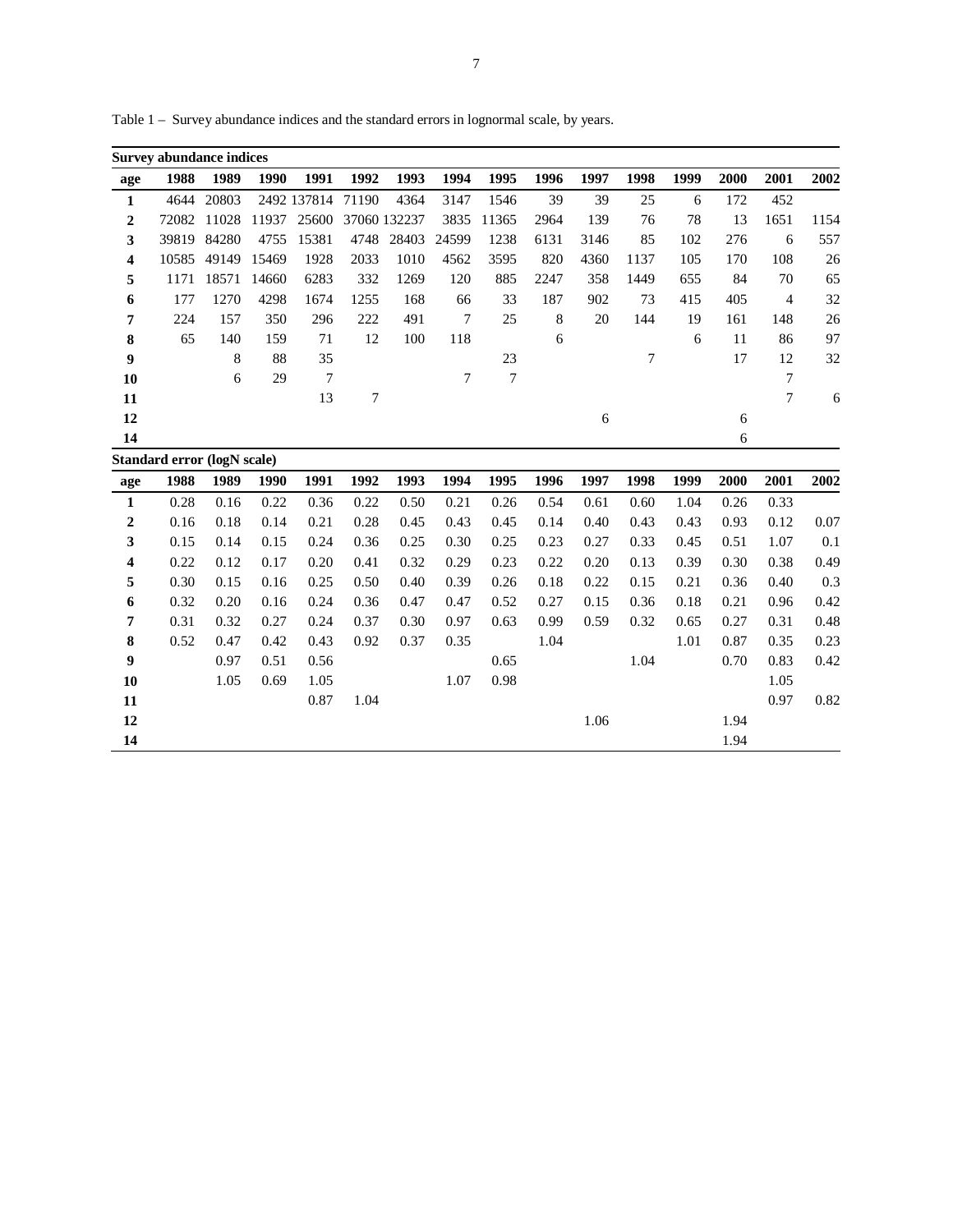| Weight          |          |          |                |                |              |              |              |          |                |              |                |                |              |          |              |
|-----------------|----------|----------|----------------|----------------|--------------|--------------|--------------|----------|----------------|--------------|----------------|----------------|--------------|----------|--------------|
| age             | 1988     | 1989     | 1990           | 1991           | 1992         | 1993         | 1994         | 1995     | 1996           | 1997         | 1998           | 1999           | 2000         | 2001     | 2002         |
| 1               | 0.03     | 0.04     | 0.04           | 0.05           | 0.05         | 0.04         | 0.06         | 0.05     | 0.04           | 0.08         | 0.07           | 0.10           | 0.10         | 0.08     | 0.00         |
| $\overline{2}$  | 0.10     | 0.24     | 0.17           | 0.17           | 0.25         | 0.22         | 0.21         | 0.24     | 0.25           | 0.32         | 0.36           | 0.37           | 0.58         | 0.48     | 0.42         |
| 3               | 0.31     | 0.54     | 0.34           | 0.50           | 0.49         | 0.66         | 0.59         | 0.47     | 0.53           | 0.64         | 0.75           | 0.92           | 0.96         | 1.25     | 1.12         |
| 4               | 0.68     | 1.04     | 0.85           | 0.86           | 1.38         | 1.21         | 1.32         | 0.96     | 0.80           | 1.00         | 1.19           | 1.30           | 1.61         | 1.70     | 1.43         |
| 5               | 1.97     | 1.60     | 1.50           | 1.61           | 1.70         | 2.27         | 2.26         | 1.85     | 1.32           | 1.31         | 1.66           | 1.85           | 1.91         | 2.56     | 2.47         |
| 6               | 3.59     | 2.51     | 2.43           | 2.61           | 2.63         | 2.37         | 4.03         | 3.16     | 2.27           | 2.10         | 1.99           | 2.44           | 2.83         | 3.42     | 3.59         |
| 7               | 5.77     | 4.27     | 4.08           | 4.26           | 3.13         | 3.45         | 4.03         | 5.56     | 4.00           | 2.00         | 3.10           | 3.51           | 3.47         | 3.91     | 4.86         |
| 8               | 6.93     | 6.93     | 5.64           | 7.69           | 6.69         | 5.89         | 6.72         | 8.48     | 5.03           | 9.57         | 7.40           | 4.89           | 5.28         | 5.22     | 5.31         |
| <b>Maturity</b> |          |          |                |                |              |              |              |          |                |              |                |                |              |          |              |
| age             | 1988     | 1989     | 1990           | 1991           | 1992         | 1993         | 1994         | 1995     | 1996           | 1997         | 1998           | 1999           | 2000         | 2001     | 2002         |
| 1               | $\theta$ | $\Omega$ | $\Omega$       | $\overline{0}$ | $\Omega$     | $\Omega$     | $\mathbf{0}$ | $\theta$ | $\Omega$       | $\mathbf{0}$ | $\Omega$       | $\Omega$       | $\Omega$     | $\Omega$ | $\mathbf{0}$ |
| $\overline{2}$  | $\theta$ | $\Omega$ | $\overline{0}$ | $\theta$       | $\mathbf{0}$ | $\mathbf{0}$ | $\mathbf{0}$ | 0        | $\overline{0}$ | $\mathbf{0}$ | $\overline{0}$ | $\overline{0}$ | $\mathbf{0}$ | $\theta$ | $\mathbf{0}$ |
| 3               | 0.04     | 0.04     | 0.07           | $\overline{0}$ | $\mathbf{0}$ | 0.02         | 0.02         | 0        | 0.02           | 0.08         | 0.33           | 0.33           | 0.33         | 0.33     | 0.33         |
| 4               | 0.18     | 0.18     | 0.34           | 0.23           | 0.23         | 0.16         | 0.57         | 0.77     | 0.56           | 0.69         | 0.87           | 0.87           | 0.87         | 0.87     | 0.87         |
| 5               | 0.63     | 0.63     | 0.52           | 0.78           | 0.79         | 0.73         | 0.97         | 1        | 1              | 0.91         | 1              |                | 1            | 1        | 1            |
| 6               | 0.75     | 0.75     | 0.5            | 0.91           | 0.86         | 1            | 1            |          | 1              | 0.96         |                |                |              | 1        | 1            |
| 7               | 0.85     | 0.85     | 0.71           | 0.84           | 0.74         | 0.95         | 1            |          | 1              | $\mathbf{1}$ |                |                |              |          |              |
| 8               | 1        | 1        | 1              | 1              | 1            | 1            | 1            | 1        | 1              | 1            |                |                |              | 1        |              |

Table 2 – Weight at age and maturity at age from Flemish Cap cod stock.

Table 3 – Catchability parameters by age and its standard errors estimated by conditioned bootstrap of XSA.

| O            | mean | s.e. |
|--------------|------|------|
| 1            | 0.15 | 0.12 |
| exp 1        | 1.19 | 0.10 |
| $\mathbf{2}$ | 1.33 | 0.23 |
| 3            | 1.38 | 0.23 |
|              | 1.25 | 0.27 |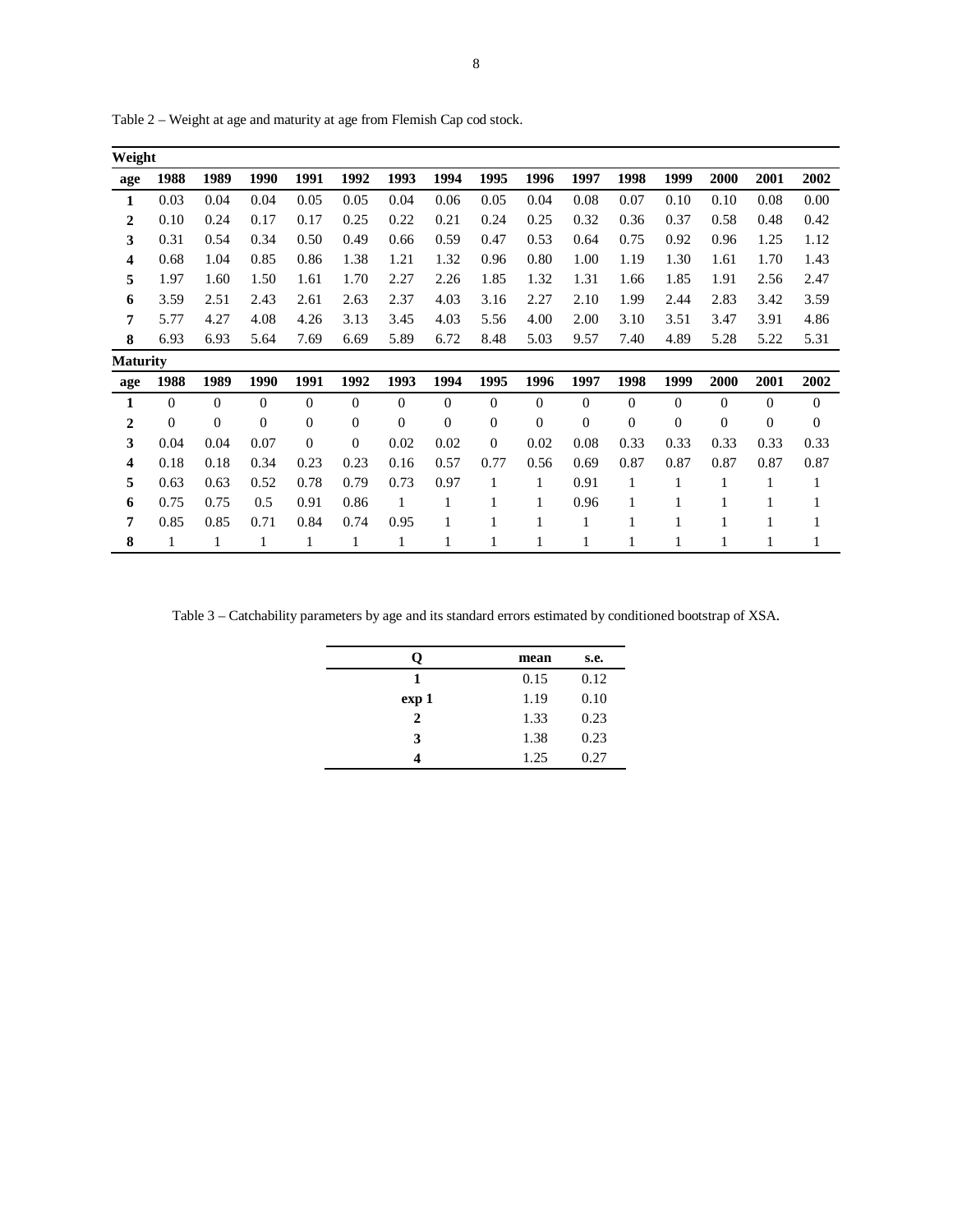Table 4 – XSA results. SSB estimated throughout XSA and coefficients of variation (cv) estimated by conditioned bootstrap and unconditioned bootstrap with lognormal distribution.

| <b>XSA</b> results      | 1988              | 1989 | 1990 |      | 1991 1992 | 1993     |          | 1994 1995 1996                                                |          | 1997 | 1998 | 1999 | <b>2000</b> | <b>2001</b> | 2002 |
|-------------------------|-------------------|------|------|------|-----------|----------|----------|---------------------------------------------------------------|----------|------|------|------|-------------|-------------|------|
| <b>SSB XSA</b>          |                   |      |      |      |           |          |          | 15443 30358 27396 22620 22698 9423 16490 18309 3150 2792 2857 |          |      |      | 1983 | 1921        | 2400 2977   |      |
| cv XSA<br>condicional   | 0.00              | 0.00 | 0.00 | 0.00 | $0.00\,$  | $0.00\,$ | $0.00\,$ | $0.00\,$                                                      | 0.01     | 0.04 | 0.30 | 0.46 | 0.53        | 0.59        | 0.50 |
| cv XSA<br>unconditional | 0.00 <sub>1</sub> | 0.00 | 0.00 | 0.00 | $0.00\,$  | $0.00\,$ | $0.00\,$ | $0.00\,$                                                      | $0.00\,$ | 0.02 | 0.10 | 0.15 | 0.18        | 0.19        | 0.17 |
| F 3-5                   | 0.49              | 0.84 | 0.87 | 0.48 | 1.55      | 1.03     | 0.94     | 1.50                                                          | 0.72     | 0.82 | 0.30 | 0.24 | 0.18        | 0.04        | 0.00 |

Table 5.- Results from SSB estimated by survey simulation with catchability estimated by XSA

| SSB survey simulation 1988 1989 1990 1991 1992 1993 1994 1995 1996 1997 1998 1999 2000 2001 2002 |      |                                                                                    |  |                                                                                            |  |  |  |  |  |
|--------------------------------------------------------------------------------------------------|------|------------------------------------------------------------------------------------|--|--------------------------------------------------------------------------------------------|--|--|--|--|--|
| Mean                                                                                             |      | 8958 78924 56249 23093 23255 15576 13639 21133 8212 12628 5788 3242 2816 1543 1186 |  |                                                                                            |  |  |  |  |  |
| <b>Standard Deviation</b>                                                                        |      | 2212 18188 13509 6415 7809 4532 4123 5792 2121 3154 1417 838 717 444 274           |  |                                                                                            |  |  |  |  |  |
| <b>CV</b>                                                                                        | 0.25 | 0.23                                                                               |  | $0.24$ $0.28$ $0.34$ $0.29$ $0.30$ $0.27$ $0.26$ $0.25$ $0.24$ $0.26$ $0.25$ $0.29$ $0.23$ |  |  |  |  |  |
| median                                                                                           |      | 8686 76921 54314 22251 22136 15000 13003 20350 7913 12237 5653 3137 2700 1486 1149 |  |                                                                                            |  |  |  |  |  |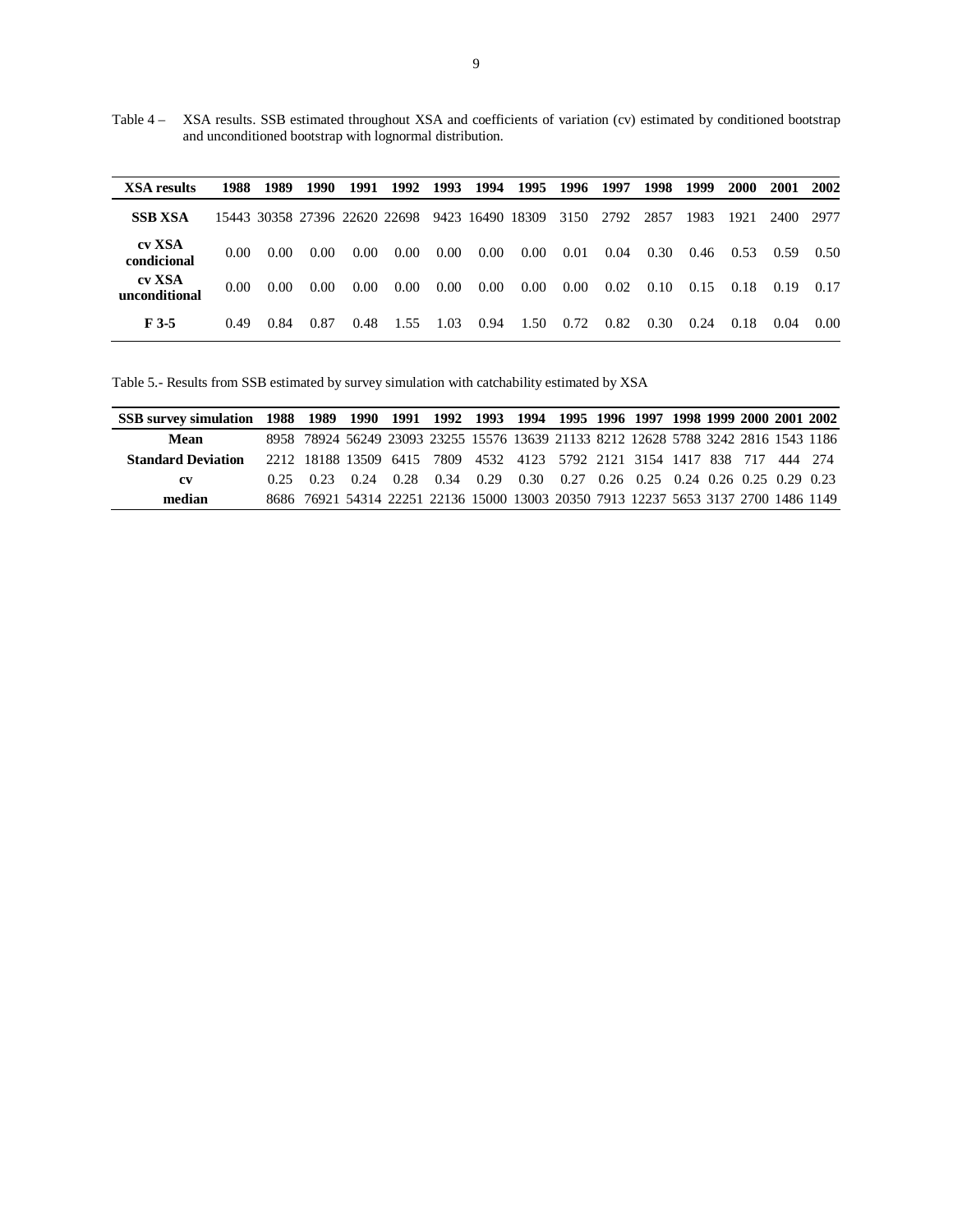

Fig. 1. Estimated catchability from XSA at ages 2, 3 and 4. The reference year (X axis) represents the last year included in the corresponding XSA.



Fig. 2. SSB trends in years 1989 to 2002 as estimated from survey data or from XSA, where each year SSB corresponds to the survivors for a XSA until that year.